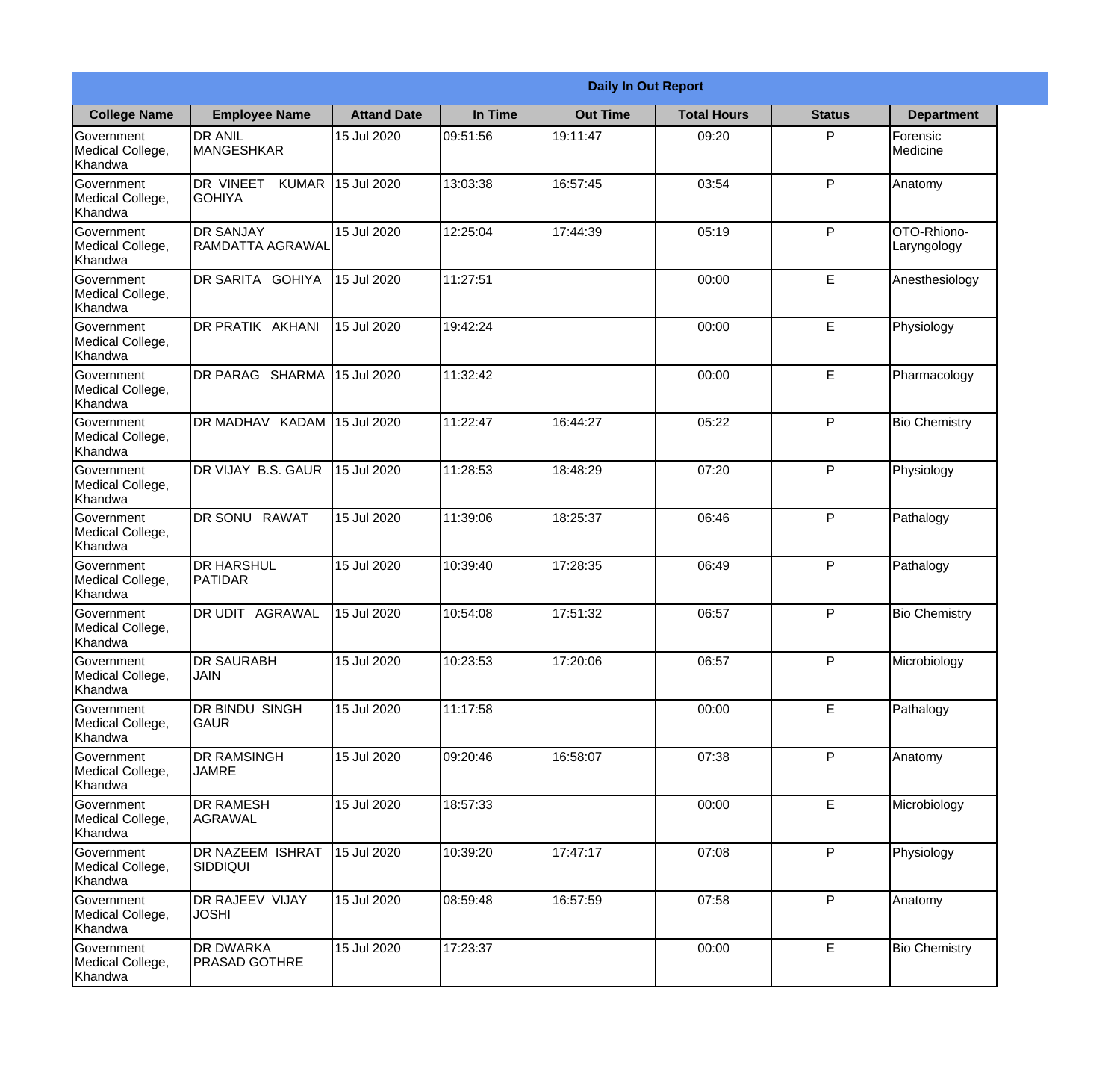| <b>Designation</b>                  | <b>Category</b> |
|-------------------------------------|-----------------|
| Assistant Professor   Para Clinical |                 |
| Professor                           | Non Clinical    |
| Professor                           | Clinical        |
| Professor                           | Clinical        |
| <b>Assistant Professor</b>          | Non Clinical    |
| Professor                           | Para Clinical   |
| Assistant Professor   Non Clinical  |                 |
| Associate Professor Non Clinical    |                 |
| Demonstrator/Tutor   Para Clinical  |                 |
| <b>Assistant Professor</b>          | Para Clinical   |
| Associate Professor Non Clinical    |                 |
| Associate Professor Para Clinical   |                 |
| Associate Professor Para Clinical   |                 |
| Demonstrator/Tutor   Non Clinical   |                 |
| Assistant Professor                 | Para Clinical   |
| Professor                           | Non Clinical    |
| <b>Assistant Professor</b>          | Non Clinical    |
| Demonstrator/Tutor   Non Clinical   |                 |

## **Daily In Out Report**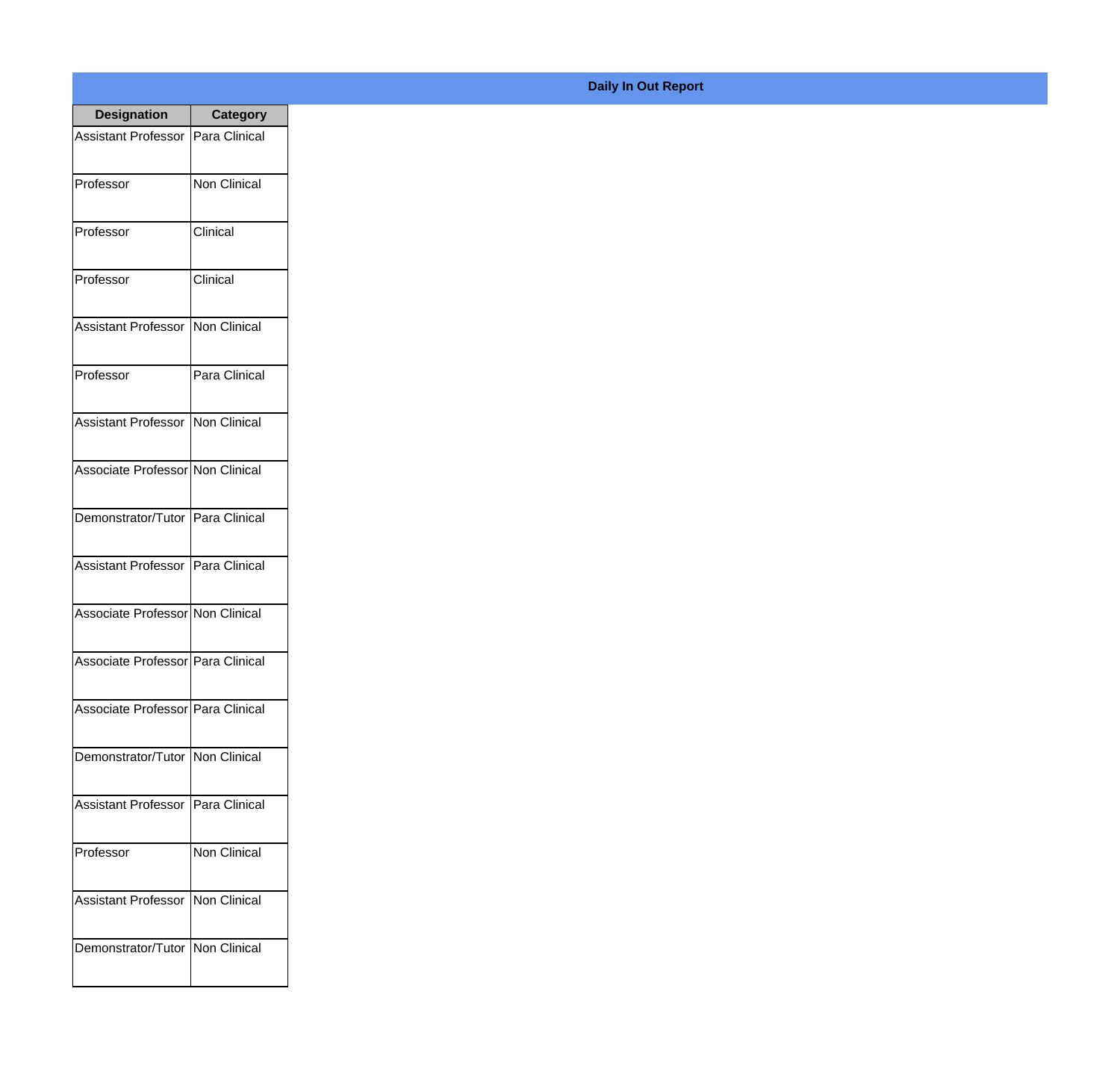|                                                  |                                                       | <b>Daily In Out Report</b> |          |          |       |              |                         |  |
|--------------------------------------------------|-------------------------------------------------------|----------------------------|----------|----------|-------|--------------|-------------------------|--|
| Government<br>Medical College,<br>Khandwa        | <b>DR SOUMITRA</b><br><b>SETHIA</b>                   | 15 Jul 2020                | 10:25:15 | 18:31:22 | 08:06 | P            | Community<br>Medicine   |  |
| Government<br>Medical College,<br>Khandwa        | DR LEENA PARIHAR                                      | 15 Jul 2020                | 11:31:04 | 17:17:48 | 05:46 | $\mathsf{P}$ | Community<br>Medicine   |  |
| <b>Government</b><br>Medical College,<br>Khandwa | IMR PIYUSH KUMAR<br>IMISHRA                           | 15 Jul 2020                | 11:14:49 | 18:26:55 | 07:12 | P            | Community<br>Medicine   |  |
| Government<br>Medical College,<br>Khandwa        | DR SACHIN PARMAR 15 Jul 2020                          |                            | 10:39:54 | 19:46:48 | 09:07 | P            | Community<br>Medicine   |  |
| Government<br>Medical College,<br>Khandwa        | DR PRAMILA VERMA                                      | 15 Jul 2020                | 11:57:33 |          | 00:00 | E            | Paediatrics             |  |
| Government<br>Medical College,<br>Khandwa        | <b>DR MANOJ BALKE</b>                                 | 15 Jul 2020                | 09:51:44 |          | 00:00 | E            | Ophthalmology           |  |
| Government<br>Medical College,<br>Khandwa        | <b>IDR GARIMA</b><br>AGRAWAL VARSHNEY                 | 15 Jul 2020                | 10:47:35 | 16:07:06 | 05:20 | P            | Paediatrics             |  |
| Government<br>Medical College,<br>Khandwa        | <b>DR SIDDHARTH</b><br><b>BANODE</b>                  | 15 Jul 2020                | 09:21:05 |          | 00:00 | E            | Pharmacology            |  |
| Government<br>Medical College,<br>Khandwa        | <b>DR CHANDNI</b><br>KAROLE                           | 15 Jul 2020                | 09:51:10 | 13:55:34 | 04:04 | P            | Ophthalmology           |  |
| Government<br>Medical College,<br>Khandwa        | <b>DR PRIYA KAPOOR</b><br>KAPOOR                      | 15 Jul 2020                | 10:36:03 | 17:17:26 | 06:41 | P            | Pathalogy               |  |
| Government<br>Medical College,<br>Khandwa        | <b>DR SAPNA</b><br><b>MAHESHRAM</b>                   | 15 Jul 2020                | 11:22:08 | 17:52:15 | 06:30 | P            | Community<br>Medicine   |  |
| Government<br>Medical College,<br>Khandwa        | <b>DR SEEMA</b><br><b>SUDHAKARRAO</b><br><b>SUTAY</b> | 15 Jul 2020                | 11:09:50 | 17:50:30 | 06:41 | P            | Forensic<br>Medicine    |  |
| Government<br>Medical College,<br>Khandwa        | <b>DR AJAY</b><br>NARWARIYA                           | 15 Jul 2020                | 10:58:42 |          | 00:00 | E            | Microbiology            |  |
| Government<br>Medical College,<br>Khandwa        | <b>DR RAKESH SINGH</b><br><b>HAZARI</b>               | 15 Jul 2020                | 12:16:26 |          | 00:00 | E            | Pathalogy               |  |
| Government<br>Medical College,<br>Khandwa        | <b>DR ANANT</b><br><b>TUKARAM PAWAR</b>               | 15 Jul 2020                | 14:41:18 |          | 00:00 | E            | Community<br>Medicine   |  |
| Government<br>Medical College,<br>Khandwa        | DR SHAIKH M.KHALIQ 15 Jul 2020                        |                            | 10:48:17 |          | 00:00 | E            | <b>Bio Chemistry</b>    |  |
| Government<br>Medical College,<br>Khandwa        | <b>DR MAHENDRA</b><br><b>PANWAR</b>                   | 15 Jul 2020                | 09:53:11 |          | 00:00 | E            | Orthopaedics            |  |
| Government<br>Medical College,<br>Khandwa        | <b>DR RANJEET</b><br><b>BADOLE</b>                    | 15 Jul 2020                | 10:10:02 |          | 00:00 | E            | <b>General Medicine</b> |  |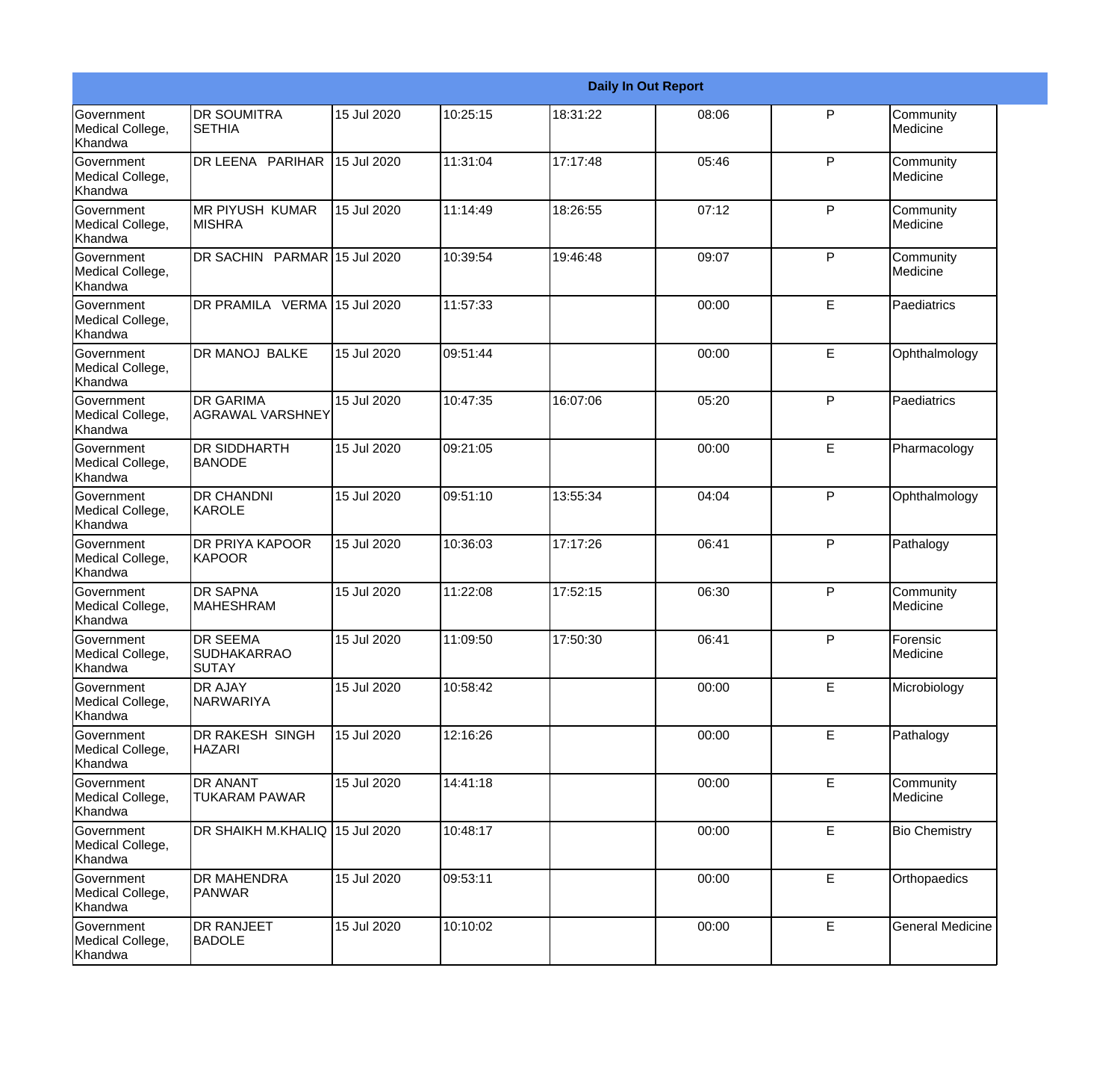| Assistant Professor Para Clinical |                 |
|-----------------------------------|-----------------|
| Assistant Professor Para Clinical |                 |
|                                   |                 |
| Statistician                      | Para Clinical   |
| Assistant Professor Para Clinical |                 |
|                                   |                 |
| Professor                         | Clinical        |
| Assistant Professor Clinical      |                 |
|                                   |                 |
| Associate Professor Clinical      |                 |
| Associate Professor Para Clinical |                 |
|                                   |                 |
| Assistant Professor Clinical      |                 |
| Demonstrator/Tutor Para Clinical  |                 |
|                                   |                 |
| Associate Professor Para Clinical |                 |
| Professor                         | Para Clinical   |
| Demonstrator/Tutor Para Clinical  |                 |
|                                   |                 |
| Professor                         | Para Clinical   |
| Professor                         | Para Clinical   |
|                                   |                 |
| Professor                         | Non Clinical    |
| Assistant Professor               | <b>Clinical</b> |
|                                   |                 |
| Assistant Professor               | <b>Clinical</b> |
|                                   |                 |